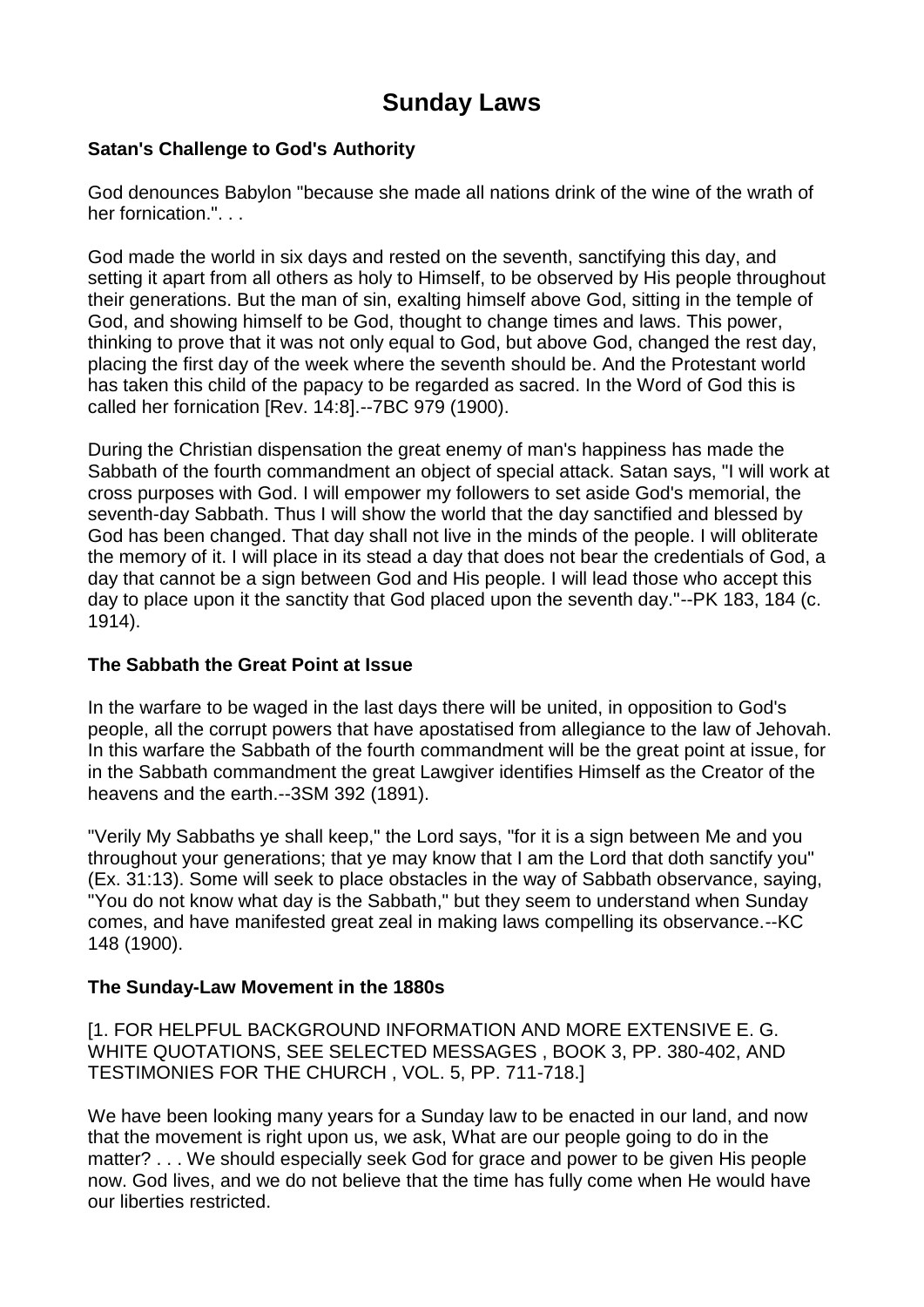The prophet saw "four angels standing on the four corners of the earth, holding the four winds of the earth, that the wind should not blow on the earth, nor on the sea, nor on any tree." Another angel, ascending from the east, cried to them, saying, "Hurt not the earth, neither the sea, nor the trees, till we have sealed the servants of our God in their foreheads."

This points out the work we now have to do, which is to cry to God for the angels to hold the four winds until missionaries shall be sent to all parts of the world, and shall have proclaimed the warning against disobeying the law of Jehovah.--RH Extra, Dec. 11, 1888.

### **Sunday-Law Advocates Do Not Realise What They Are Doing**

The Sunday movement is now making its way in darkness. The leaders are concealing the true issue, and many who unite in the movement do not themselves see whither the undercurrent is tending. . . . They are working in blindness. They do not see that if a Protestant government sacrifices the principles that have made them a free, independent nation, and through legislation brings into the Constitution principles that will propagate papal falsehood and papal delusion, they are plunging into the Roman horrors of the Dark Ages.--RH Extra, Dec. 11, 1888.

There are many, even of those engaged in this movement for Sunday enforcement, who are blinded to the results which will follow this action. They do not see that they are striking directly against religious liberty. There are many who have never understood the claims of the Bible Sabbath and the false foundation upon which the Sunday institution rests. . . .

Those who are making an effort to change the Constitution and secure a law enforcing Sunday observance little realise what will be the result. A crisis is just upon us.--5T 711, 753 (1889).

#### **Not to Sit in Quietude, Doing Nothing**

It is our duty to do all in our power to avert the threatened danger. . . . A vast responsibility is devolving upon men and women of prayer throughout the land to petition that God may sweep back this cloud of evil, and give a few more years of grace to work for the Master.-- RH Extra, Dec. 11, 1888.

Those who are now keeping the commandments of God need to bestir themselves that they may obtain the special help which God alone can give them. They should work more earnestly to delay as long as possible the threatened calamity.--RH Dec. 18, 1888.

Let not the commandment-keeping people of God be silent at this time as though we gracefully accepted the situation.--7BC 975 (1889).

We are not doing the will of God if we sit in quietude, doing nothing to preserve liberty of conscience. Fervent, effectual prayer should be ascending to heaven that this calamity may be deferred until we can accomplish the work which has so long been neglected. Let there be most earnest prayer and then let us work in harmony with our prayers.--5T 714 (1889).

There are many who are at ease, who are, as it were, asleep. They say, "If prophecy has foretold the enforcement of Sunday observance the law will surely be enacted," and having come to this conclusion they sit down in a calm expectation of the event, comforting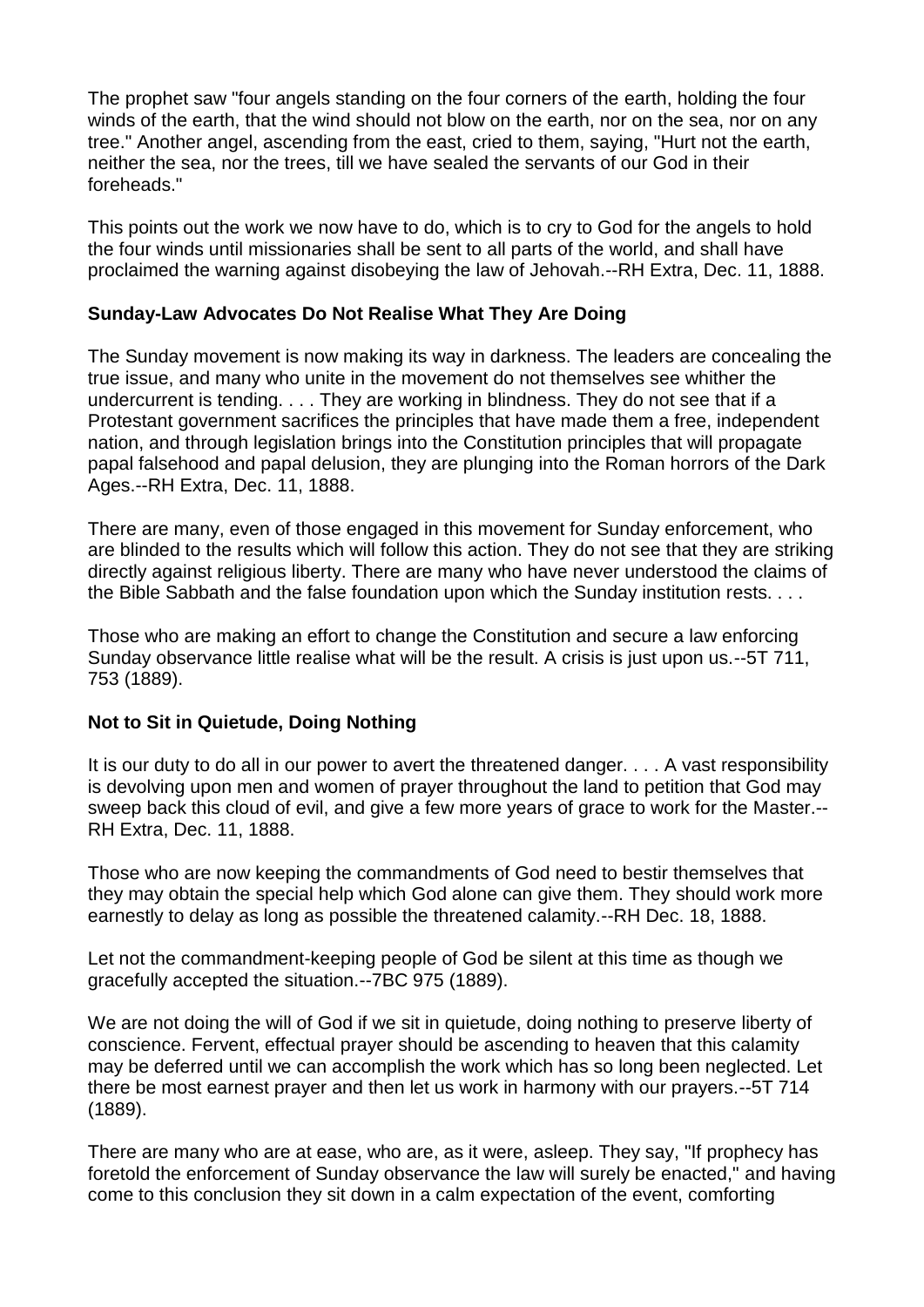themselves with the thought that God will protect His people in the day of trouble. But God will not save us if we make no effort to do the work He has committed to our charge. . . .

As faithful watchmen you should see the sword coming and give the warning, that men and women may not pursue a course through ignorance that they would avoid if they knew the truth.--RH Extra, Dec. 24, 1889.

## **Oppose Sunday Laws by Pen and Vote**

We cannot labour to please men who will use their influence to repress religious liberty and to set in operation oppressive measures to lead or compel their fellow men to keep Sunday as the Sabbath. The first day of the week is not a day to be reverenced. It is a spurious sabbath, and the members of the Lord's family cannot participate with the men who exalt this day and violate the law of God by trampling upon His Sabbath. The people of God are not to vote to place such men in office, for when they do this they are partakers with them of the sins which they commit while in office.--FE 475 (1899).

I do hope that the trumpet will give a certain sound in regard to this Sunday-law movement. I think that it would be best if in our papers the subject of the perpetuity of the law of God were made a specialty. . . . We should now be doing our very best to defeat this Sunday law.--CW 97, 98 (1906).

## **The United States Will Pass a Sunday Law**

When our nation shall so abjure the principles of its government as to enact a Sunday law, Protestantism will in this act join hands with popery.--5T 712 (1889).

Protestants will throw their whole influence and strength on the side of the papacy. By a national act enforcing the false sabbath they will give life and vigour to the corrupt faith of Rome, reviving her tyranny and oppression of conscience.--Mar 179 (1893).

Sooner or later Sunday laws will be passed.--RH Feb. 16, 1905.

Soon the Sunday laws will be enforced, and men in positions of trust will be embittered against the little handful of God's commandment-keeping people.--4MR 278 (1909).

The prophecy of Revelation 13 declares that the power represented by the beast with lamblike horns shall cause "the earth and them which dwell therein" to worship the papacy--there symbolised by the beast "like unto a leopard." . . . This prophecy will be fulfilled when the United States shall enforce Sunday observance, which Rome claims as the special acknowledgement of her supremacy. . . .

Political corruption is destroying love of justice and regard for truth, and even in free America rulers and legislators, in order to secure public favour, will yield to the popular demand for a law enforcing Sunday observance.--GC 578, 579, 592 (1911).

#### **Arguments Used by Sunday-Law Advocates**

Satan puts his interpretation upon events, and they think, as he would have them, that the calamities which fill the land are a result of Sundaybreaking. Thinking to appease the wrath of God these influential men make laws enforcing Sunday observance.--10MR 239 (1899).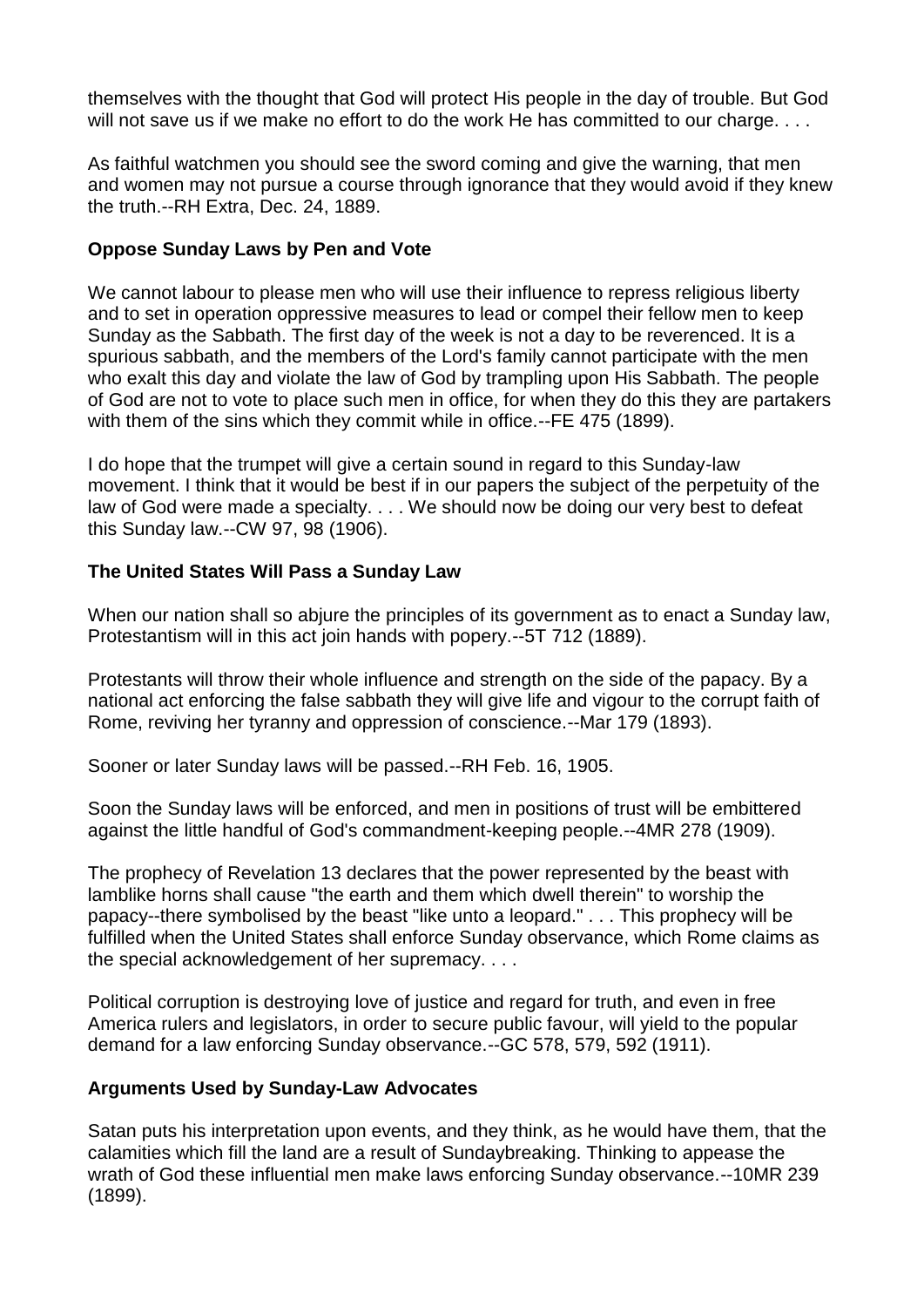This very class put forth the claim that the fast-spreading corruption is largely attributable to the desecration of the so-called "Christian sabbath" and that the enforcement of Sunday observance would greatly improve the morals of society. This claim is especially urged in America, where the doctrine of the true Sabbath has been most widely preached.--GC 587 (1911).

## **Protestantism and Catholicism Act in Concert**

Protestantism shall give the hand of fellowship to the Roman power. Then there will be a law against the Sabbath of God's creation, and then it is that God will do His "strange work" in the earth.--7BC 910 (1886).

How the Roman church can clear herself from the charge of idolatry we cannot see. . . . And this is the religion which Protestants are beginning to look upon with so much favour, and which will eventually be united with Protestantism. This union will not, however, be effected by a change in Catholicism, for Rome never changes. She claims infallibility. It is Protestantism that will change. The adoption of liberal ideas on its part will bring it where it can clasp the hand of Catholicism.--RH June 1, 1886.

The professed Protestant world will form a confederacy with the man of sin, and the church and the world will be in corrupt harmony.--7BC 975 (1891).

Romanism in the Old World, and apostate Protestantism in the New, will pursue a similar course toward those who honour all the divine precepts.--GC 616 (1911).

#### **Sunday Laws Honour Rome**

When the leading churches of the United States, uniting upon such points of doctrine as are held by them in common, shall influence the state to enforce their decrees and to sustain their institutions, then Protestant America will have formed an image of the Roman hierarchy, and the infliction of civil penalties upon dissenters will inevitably result. . . .

The enforcement of Sundaykeeping on the part of Protestant churches is an enforcement of the worship of the papacy. . . .

In the very act of enforcing a religious duty by secular power, the churches would themselves form an image to the beast; hence the enforcement of Sundaykeeping in the United States would be an enforcement of the worship of the beast and his image.--GC 445, 448, 449 (1911).

When Protestantism shall stretch her hand across the gulf to grasp the hand of the Roman power, when she shall reach over the abyss to clasp hands with spiritualism, when, under the influence of this threefold union, our country shall repudiate every principle of its Constitution as a Protestant and republican government and shall make provision for the propagation of papal falsehoods and delusions, then we may know that the time has come for the marvellous working of Satan and that the end is near.--5T 451 (1885).

# **Rome Will Regain Her Lost Supremacy**

As we approach the last crisis it is of vital moment that harmony and unity exist among the Lord's instrumentalities. The world is filled with storm and war and variance. Yet under one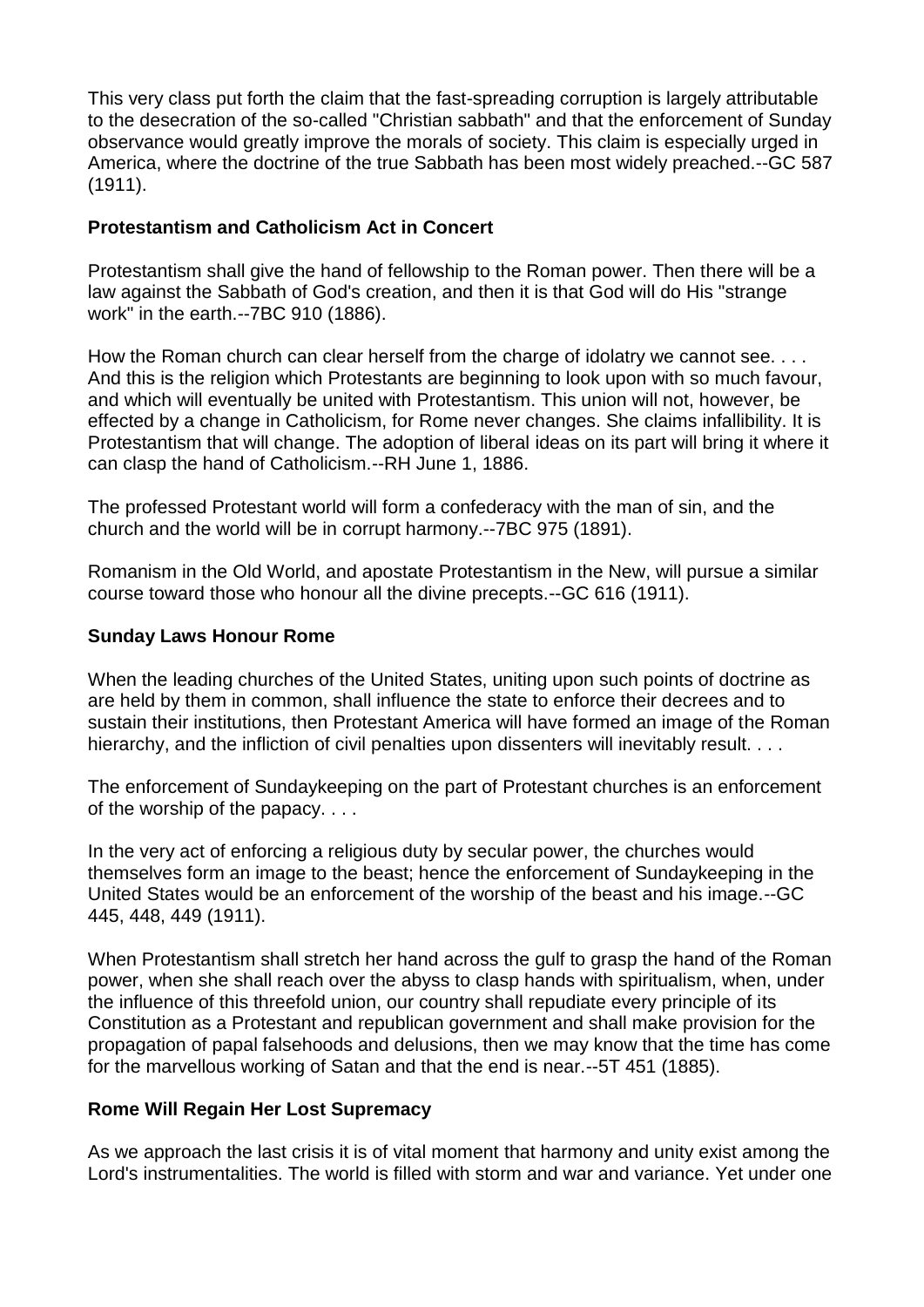head--the papal power--the people will unite to oppose God in the person of His witnesses. This union is cemented by the great apostate.--7T 182 (1902).

Laws enforcing the observance of Sunday as the Sabbath will bring about a national apostasy from the principles of republicanism upon which the government has been founded. The religion of the papacy will be accepted by the rulers, and the law of God will be made void.--7MR 192 (1906).

A day of great intellectual darkness has been shown to be favourable to the success of popery. It will yet be demonstrated that a day of great intellectual light is equally favourable for its success.--4SP 390 (1884).

In the movements now in progress in the United States to secure for the institutions and usages of the church the support of the state, Protestants are following in the steps of papists. Nay, more, they are opening the door for the papacy to regain in Protestant America the supremacy which she has lost in the Old World.--GC 573 (1911).

#### **A National Sunday Law Means National Apostasy**

To secure popularity and patronage, legislators will yield to the demand for a Sunday law....By the decree enforcing the institution of the papacy in violation of the law of God our nation will disconnect herself fully from righteousness. . . .

As the approach of the Roman armies was a sign to the disciples of the impending destruction of Jerusalem, so may this apostasy be a sign to us that the limit of God's forbearance is reached.--5T 451 (1885).

We must take a firm stand that we will not reverence the first day of the week as the Sabbath, for it is not the day that was blessed and sanctified by Jehovah, and in reverencing Sunday we should place ourselves on the side of the great deceiver....

When the law of God has been made void and apostasy becomes a national sin, the Lord will work in behalf of His people.--3SM 388 (1889).

The people of the United States have been a favoured people, but when they restrict religious liberty, surrender Protestantism, and give countenance to popery, the measure of their guilt will be full, and "national apostasy" will be registered in the books of heaven.-- RH May 2, 1893.

# **National Apostasy Will Be Followed by National Ruin**

When our nation, in its legislative councils, shall enact laws to bind the consciences of men in regard to their religious privileges, enforcing Sunday observance, and bringing oppressive power to bear against those who keep the seventh-day Sabbath, the law of God will, to all intents and purposes, be made void in our land, and national apostasy will be followed by national ruin.--7BC 977 (1888).

It is at the time of the national apostasy when, acting on the policy of Satan, the rulers of the land will rank themselves on the side of the man of sin. It is then the measure of guilt is full. The national apostasy is the signal for national ruin.--2SM 373 (1891).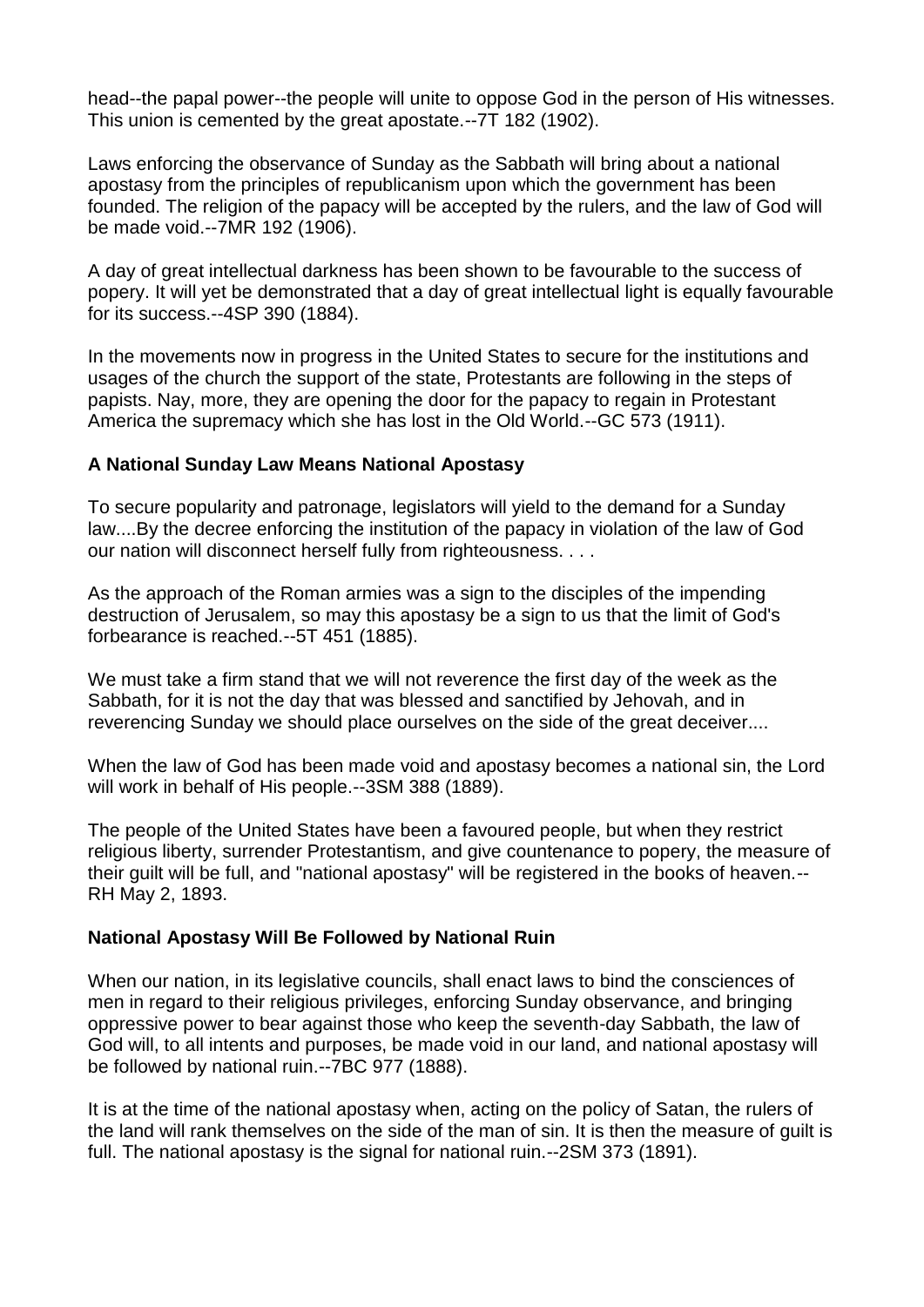Roman Catholic principles will be taken under the care and protection of the state. This national apostasy will speedily be followed by national ruin.--RH June 15, 1897.

When Protestant churches shall unite with the secular power to sustain a false religion, for opposing which their ancestors endured the fiercest persecution, then will the papal sabbath be enforced by the combined authority of church and state. There will be a national apostasy, which will end only in national ruin.--Ev 235 (1899).

When the state shall use its power to enforce the decrees and sustain the institutions of the church--then will Protestant America have formed an image to the papacy, and there will be a national apostasy which will end only in national ruin.--7BC 976 (1910).

## **Universal Sunday Legislation**

History will be repeated. False religion will be exalted. The first day of the week, a common working day, possessing no sanctity whatever, will be set up as was the image of Babylon. All nations and tongues and peoples will be commanded to worship this spurious sabbath. . . . The decree enforcing the worship of this day is to go forth to all the world.--7BC 976 (1897).

As America, the land of religious liberty, shall unite with the papacy in forcing the conscience and compelling men to honour the false sabbath, the people of every country on the globe will be led to follow her example.--6T 18 (1900).

The Sabbath question is to be the issue in the great final conflict in which all the world will act a part.--6T 352 (1900).

Foreign nations will follow the example of the United States. Though she leads out, yet the same crisis will come upon our people in all parts of the world.--6T 395 (1900).

The substitution of the false for the true is the last act in the drama. When this substitution becomes universal God will reveal Himself. When the laws of men are exalted above the laws of God, when the powers of this earth try to force men to keep the first day of the week, know that the time has come for God to work.--7BC 980 (1901).

The substitution of the laws of men for the law of God, the exaltation, by merely human authority, of Sunday in place of the Bible Sabbath, is the last act in the drama. When this substitution becomes universal God will reveal Himself. He will arise in His majesty to shake terribly the earth.--7T 141 (1902).

# **The Whole World Will Support Sunday Legislation**

The wicked . . . declared that they had the truth, that miracles were among them, that angels from heaven talked with them and walked with them, that great power and signs and wonders were performed among them, and that this was the temporal millennium that they had been expecting so long. The whole world was converted and in harmony with the Sunday law.--3SM 427, 428 (1884).

The whole world is to be stirred with enmity against Seventh-day Adventists because they will not yield homage to the papacy by honouring Sunday, the institution of this antichristian power.--TM 37 (1893).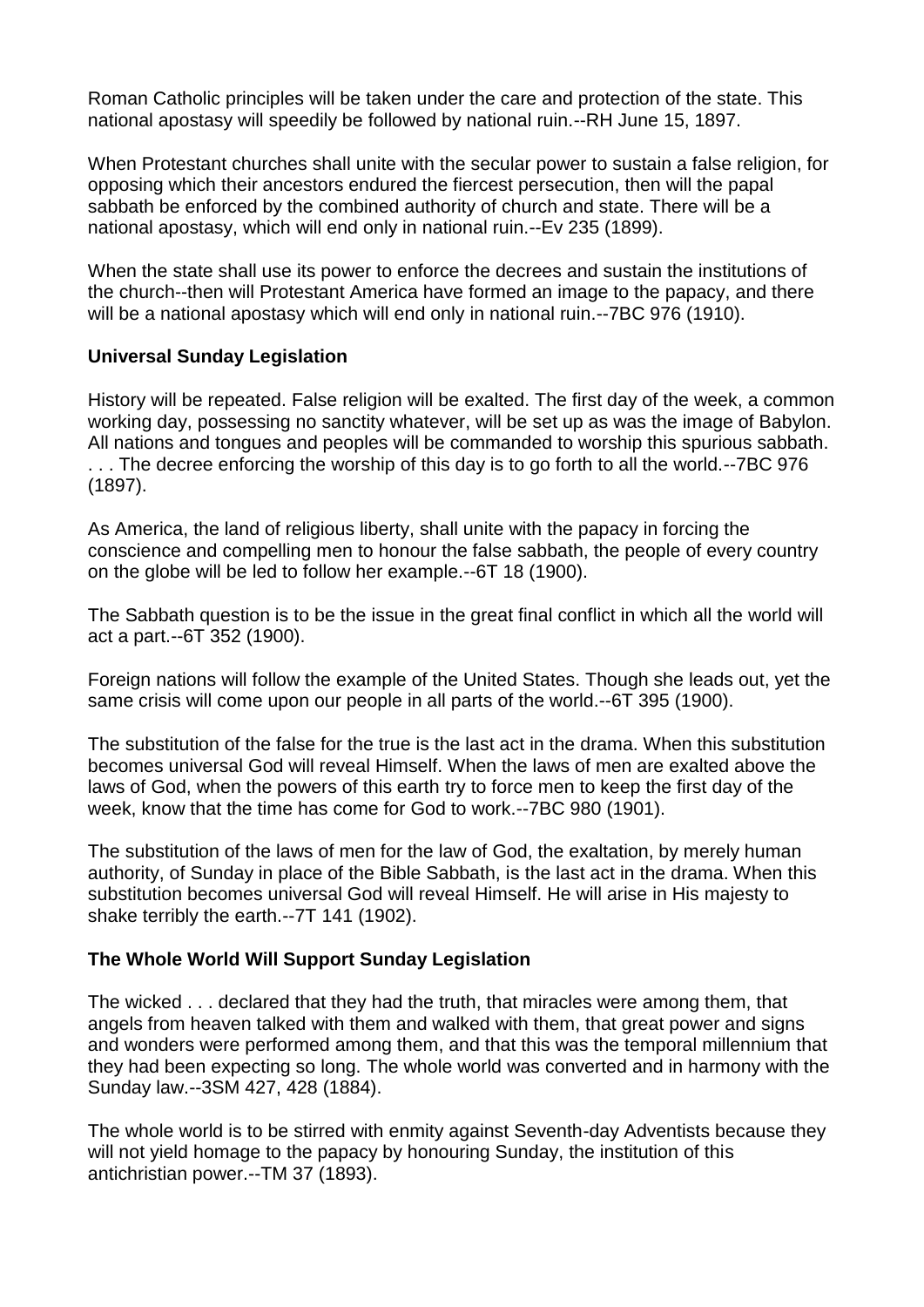Those who trample upon God's law make human laws which they will force the people to accept. Men will devise and counsel and plan what they will do. The whole world keeps Sunday, they say, and why should not this people, who are so few in number, do according to the laws of the land?--Ms 163, 1897.

## **The Controversy Centres in Christendom**

The so-called Christian world is to be the theatre of great and decisive actions. Men in authority will enact laws controlling the conscience, after the example of the papacy. Babylon will make all nations drink of the wine of the wrath of her fornication. Every nation will be involved. Of this time John the Revelator declares: [Rev. 18:3-7; 17:13, 14, quoted]. "These have one mind." There will be a universal bond of union, one great harmony, a confederacy of Satan's forces. "And shall give their power and strength unto the beast." Thus is manifested the same arbitrary, oppressive power against religious liberty--freedom to worship God according to the dictates of conscience--as was manifested by the papacy, when in the past it persecuted those who dared to refuse to conform with the religious rites and ceremonies of Romanism.--3SM 392 (1891).

In the great conflict between faith and unbelief the whole Christian world will be involved.-- RH Feb. 7, 1893.

All Christendom will be divided into two great classes--those who keep the commandments of God and the faith of Jesus, and those who worship the beast and his image and receive his mark.--GC 450 (1911).

As the Sabbath has become the special point of controversy throughout Christendom and religious and secular authorities have combined to enforce the observance of the Sunday, the persistent refusal of a small minority to yield to the popular demand will make them objects of universal execration.--GC 615 (1911).

As the decree issued by the various rulers of Christendom against commandment keepers shall withdraw the protection of government, and abandon them to those who desire their destruction, the people of God will flee from the cities and villages and associate together in companies, dwelling in the most desolate and solitary places.--GC 626 (1911).

# **Show No Defiance**

Those who compose our churches have traits of character that will lead them, if they are not very careful, to feel indignant, because on account of misrepresentation their liberty in regard to working on Sunday is taken away. Do not fly into a passion over this matter but take everything in prayer to God. He alone can restrain the power of rulers. Walk not rashly. Let none boast unwisely of their liberty, using it for a cloak of maliciousness, but as the servants of God, "Honour all men. Love the brotherhood. Fear God. Honour the king" [1 Pet. 2:17].

This advice is to be of real value to all who are to be brought into strait places. Nothing that shows defiance or that could be interpreted as maliciousness must be shown.--2MR 193, 194 (1898).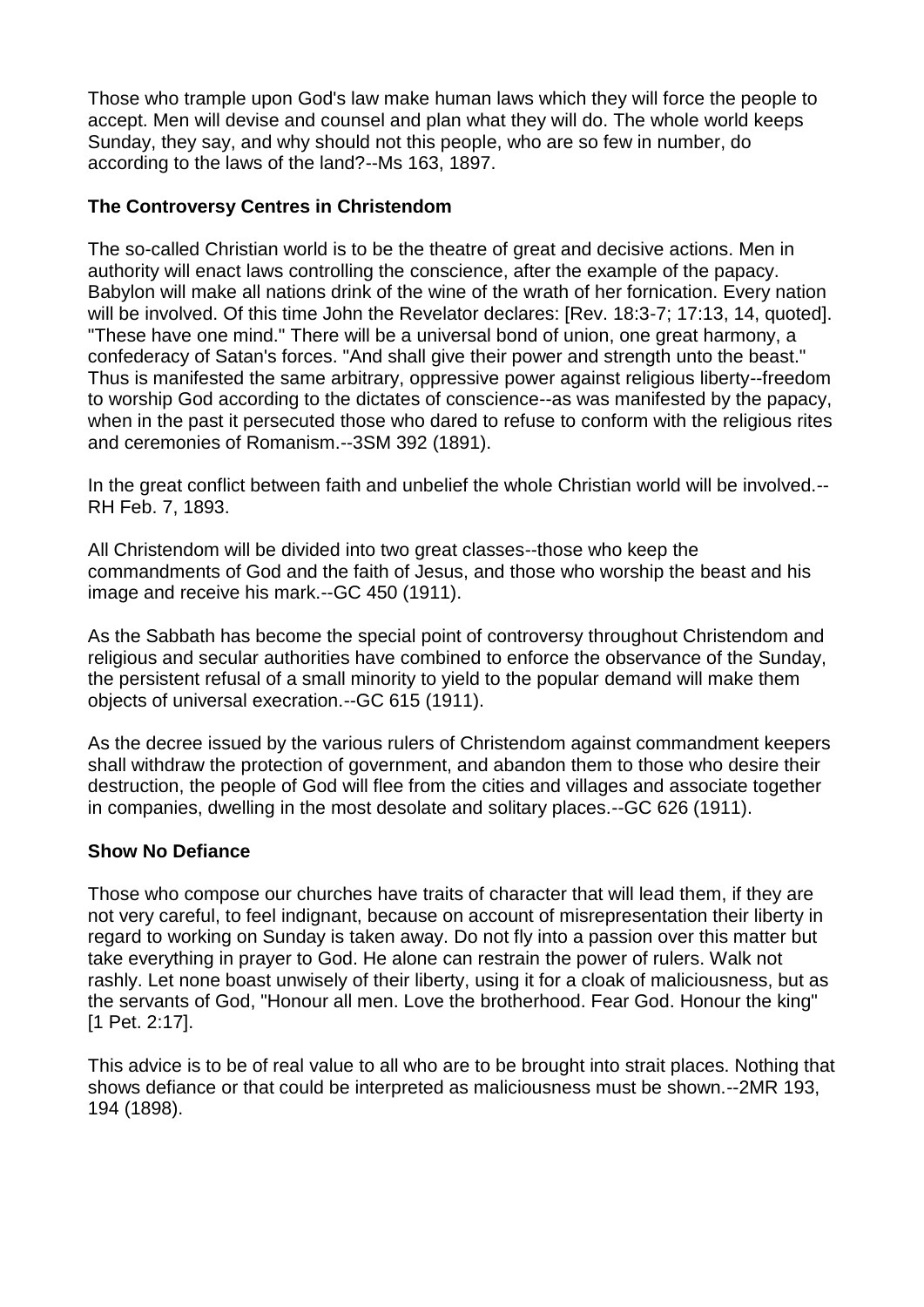## **Refrain From Work on Sunday**

In regard to the Southern field,[2. SUNDAY-LAW ENFORCEMENT WAS ESPECIALLY SEVERE IN THE SOUTHERN STATES IN THE UNITED STATES IN THE 1880S AND 1890S. SEE AMERICAN STATE PAPERS (REVIEW AND HERALD, 1943), PP. 517-562.] the work there must be done as wisely and carefully as possible, and it must be done in the manner in which Christ would work. The people will soon find out what you believe about Sunday and the Sabbath for they will ask questions. Then you can tell them, but not in such a manner as to attract attention to your work. You need not cut short your work by yourself labouring on Sunday. . . .

Refraining from work on Sunday is not receiving the mark of the beast. . . . In places where the opposition is so strong as to arouse persecution, if work is done on Sunday, let our brethren make that day an occasion to do genuine missionary work.--SW 69, 70 (1895).

If they should come here and say "You must close up your work and your presses on Sunday," I would not say to you, . . . "Keep your presses going," because the conflict does not come between you and your God.--Ms 163, 1898.

We should not feel it enjoined upon us to irritate our neighbours who idolise Sunday by making determined efforts to bring labour on that day before them purposely to exhibit an independence. Our sisters need not select Sunday as the day to exhibit their washing.-- 3SM 399 (1889).

#### **Engage in Spiritual Activities on Sunday**

I will try to answer your question as to what you should do in the case of Sunday laws being enforced. The light given me by the Lord at a time when we were expecting just such a crisis as you seem to be approaching, was that when people were moved by a power from beneath to enforce Sunday observance, Seventh-day Adventists were to show their wisdom by refraining from their ordinary work on that day, devoting it to missionary effort.

To defy the Sunday laws will but strengthen in their persecution the religious zealots who are seeking to enforce them. Give them no occasion to call you lawbreakers. . . . One does not receive the mark of the beast because he shows that he realises the wisdom of keeping the peace by refraining from work that gives offence. . . .

Sunday can be used for carrying forward various lines of work that will accomplish much for the Lord. On this day open-air meetings and cottage meetings can be held. House-tohouse work can be done. Those who write can devote this day to writing their articles. Whenever it is possible, let religious services be held on Sunday. Make these meetings intensely interesting. Sing genuine revival hymns, and speak with power and assurance of the Saviour's love.--9T 232, 233 (1909).

Take the students out to hold meetings in different places, and to do medical missionary work. They will find the people at home and will have a splendid opportunity to present the truth. This way of spending Sunday is always acceptable to the Lord.--9T 238 (1909).